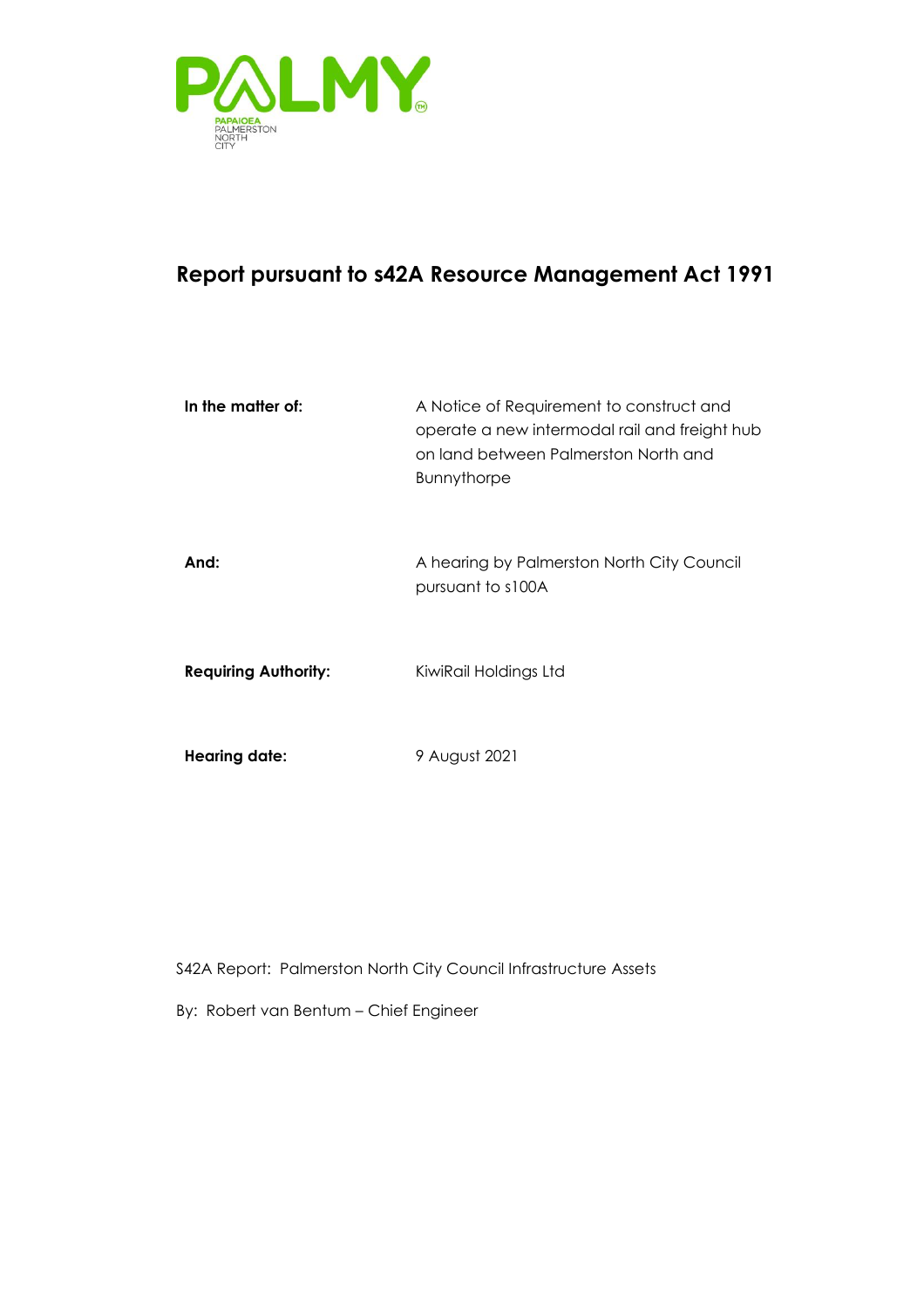# **1 Executive Summary**

- $1.$ This evidence will address the impact of the KiwiRail Freight Hub ("the Freight Hub") on the Palmerston North City Council's ("PNCC") existing and future three waters and roading infrastructure. It will specifically focus on the following topics:
	- a. The Project Agreement ("PA") between PNCC and KiwiRail;
	- b. The Palmerston North Integrated Transport Improvements project (PNITI) and how the Freight Hub will potentially impact on the future delivery of this strategic set of projects;
	- c. The impacts on PNCC's 3- waters and roading infrastructure;
	- d. The impacts on PNCC's proposed Palmerston North to Feilding shared pathway.
- $2.$ At the time of writing this evidence the key issues for PNCC infrastructure are as follows:
	- a. Protecting the ongoing operation and potential future upgrade and expansion of PNCC's groundwater abstraction, treatment and storage facility, being infrastructure of regional significance under the One Plan, located at the intersection of Railway Road and Roberts Line;
	- b. Ensuring that the current operation and future upgrades of existing and planned 3-waters services and connections between Palmerston North and Bunnythorpe are secured and provided for;
	- c. Ensuring that the planned construction of a shared walking and cycling pathway between Palmerston North and Feilding through Bunnythorpe along the eastern side of the railway line is facilitated and any impacts from the Freight Hub are effectively mitigated;
	- d. Ensuring that the proposed upgrade of Richardson's line, which is programmed to be undertaken later this calendar year, integrates effectively into the final Freight Hub Perimeter Road and effectively facilitates the transport of freight from the North East Industrial Zone into the Freight Hub.
	- e. Ensuring the integration of the Freight Hub's proposed roading network with PNCC's existing roading network and the future planned Palmerston North Integrated Transport Improvements (PNITI), specifically the provision of a Regional Freight Ring Road and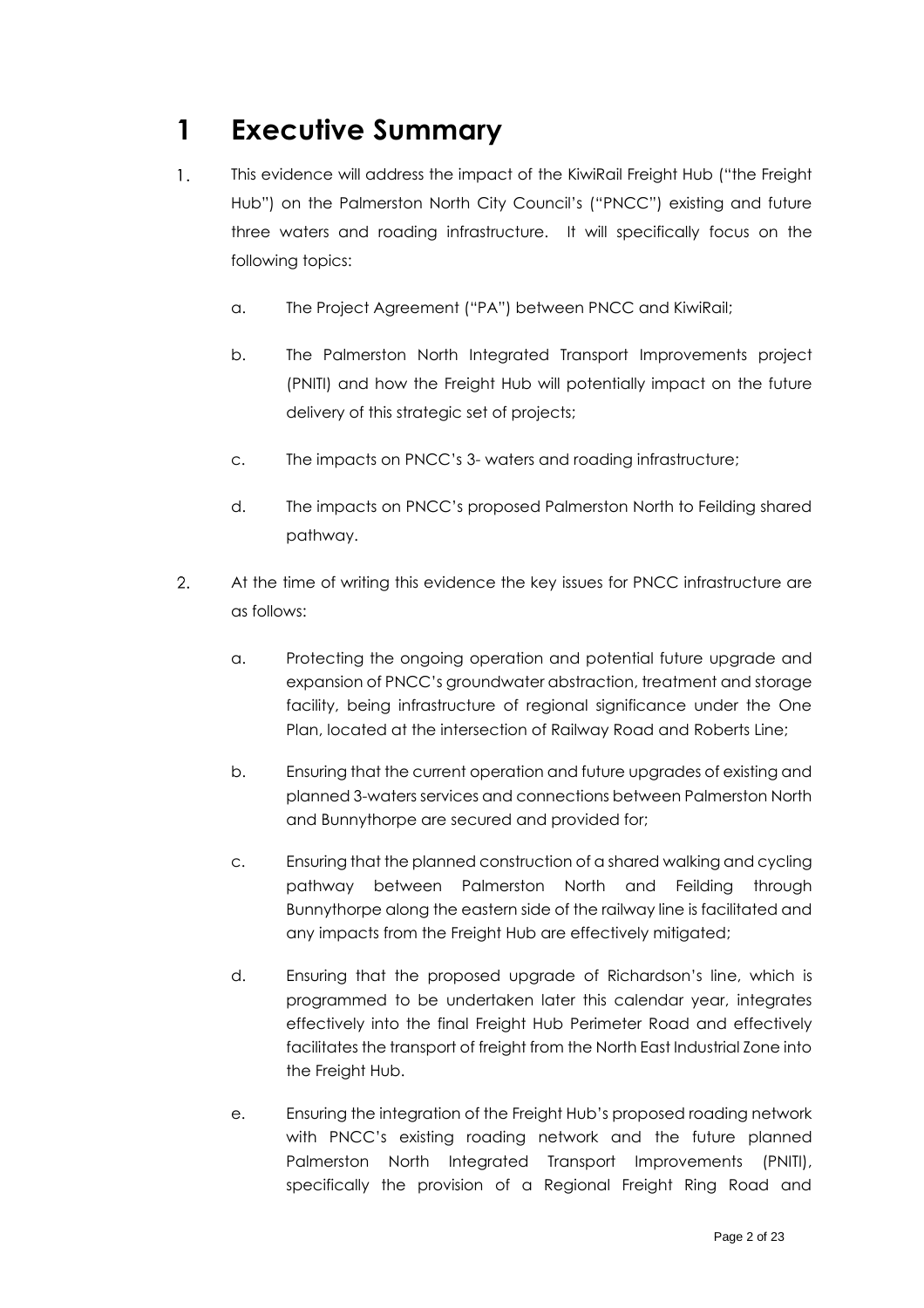connection between Palmerston North, Bunnythorpe and Feilding, and the North East Industrial Zone (including the Extension Area).

- 3. The Freight Hub proposal as notified has the potential to significantly affect the management of PNCC's existing three waters and roading services and the optimised delivery of future upgrades to the networks. KiwiRail has acknowledged in the NOR application that to develop the Freight Hub site, some PNCC roads will need to be stopped, some assets located within the roads relocated and/or replaced and the extent of the existing water bore facility site to be reduced. These matters must be addressed and resolved through the NOR process so that PNCC is able with certainty to undertake their statutory duties relating to service delivery under the Local Government Act.
- $\overline{4}$ . For several months PNCC infrastructure has been working collaboratively with the KiwiRail project team, on the development of a Project Agreement (PA) which sets out each party's obligations in relation to the matters listed above. The PA is in draft form and still under negotiation, although the parties intend to have an agreement executed prior to the hearing.
- 5. PNCC infrastructure is therefore looking for assurances through the NOR process that issues of importance to PNCC's infrastructure assets will be resolved should the PA not be executed. If they are not, then the risk is for the NoR to adversely affect public infrastructure assets to such an extent that effective service delivery may be compromised.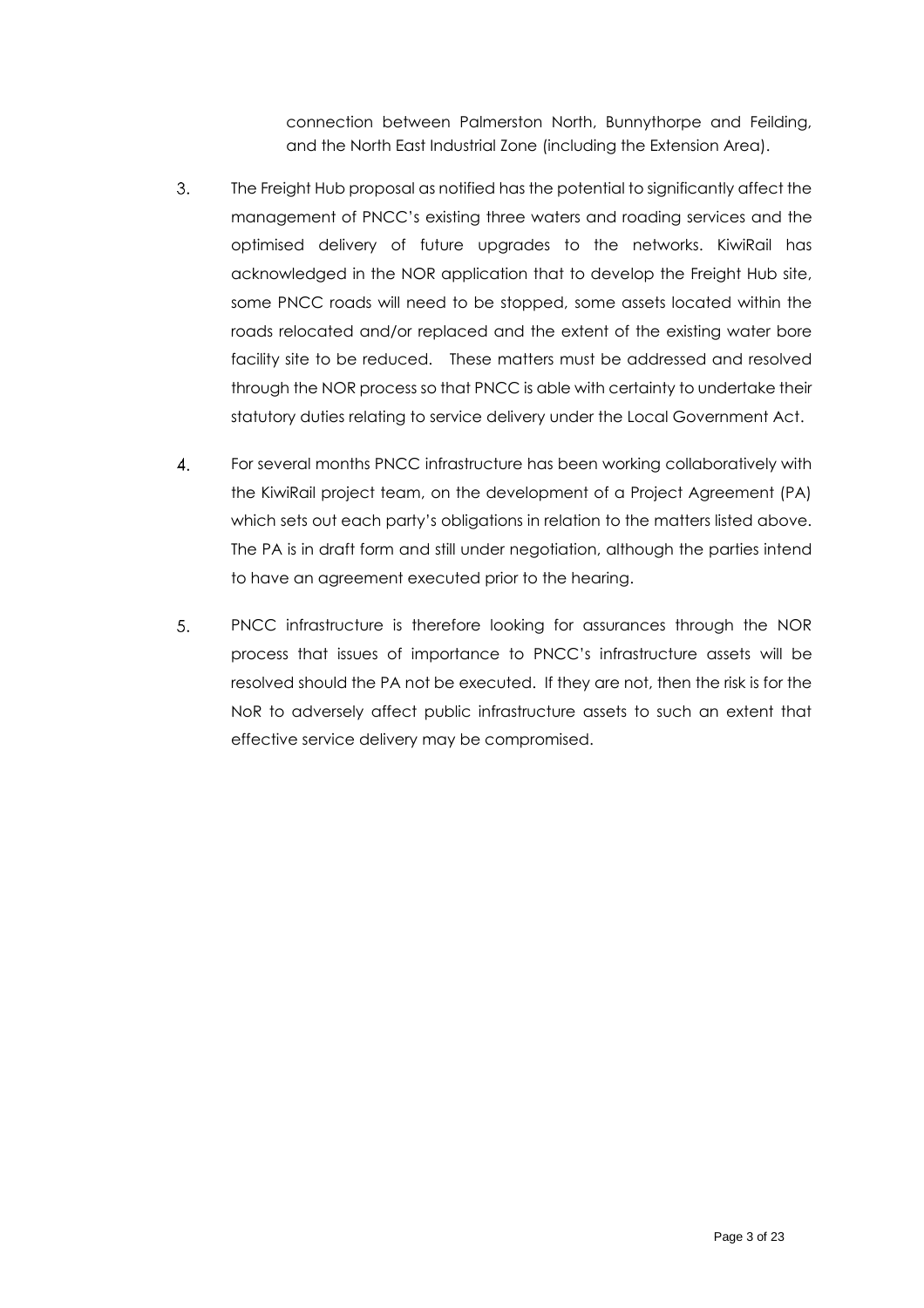# **Contents**

| $\mathbf{1}$     | <b>INTRODUCTION</b>                                       | 5                       |
|------------------|-----------------------------------------------------------|-------------------------|
| 2 <sup>1</sup>   | <b>BACKGROUND AND SCOPE OF EVIDENCE</b>                   | 6                       |
| 2.1              | <b>Background</b>                                         | $\boldsymbol{6}$        |
| 2.2              | Scope of evidence                                         | 6                       |
| 2.3              | <b>Reports and material considered</b>                    | $\overline{\mathbf{z}}$ |
| 2.4              | Site visit                                                | $\overline{\mathbf{z}}$ |
| 2.5              | <b>Statutory Context</b>                                  | $\overline{7}$          |
| 3                | <b>PROJECT AGREEMENT WITH KIWIRAIL</b>                    | 8                       |
| 4                | <b>PALMERSTON NORTH INTEGRATED TRANSPORT IMPROVEMENTS</b> | 10                      |
| 5                | SHARED WALKING AND CYCLING PATHWAY BETWEEN PALMERSTON     |                         |
|                  | <b>NORTH AND FEILDING</b>                                 | 14                      |
| $\boldsymbol{6}$ | <b>WATER BORE RESERVOIR</b>                               | 17                      |
| $\overline{7}$   | <b>NORTH EAST INDUSTRIAL ZONE UPGRADES</b>                | 19                      |
| 8                | <b>REVIEW OF SUBMISSIONS</b>                              | 22                      |
| 9                | <b>CONCLUSIONS</b>                                        | 22                      |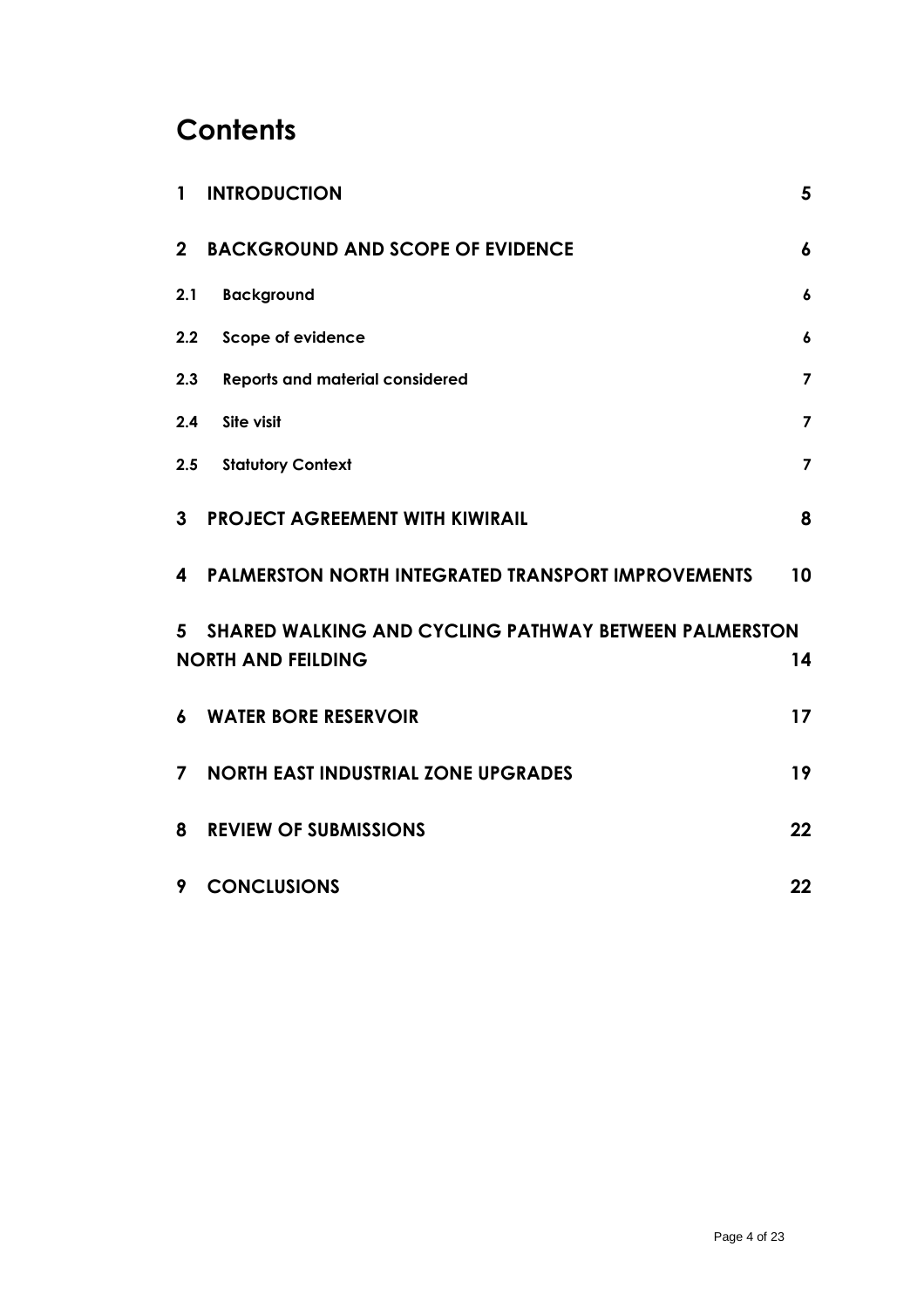## <span id="page-4-0"></span>**2 Introduction**

- 6. My full name is Robert Van Bentum. I hold the qualification of B.Agr.Sc (Engineering), M.Phil (Civil Engineering), CPEng (Civil and Environmental).
- $7.$ I am a professional engineer with more than 20 years of experience in three waters and public transportation infrastructure.
- 8. I have prepared this evidence on behalf of the determining authority, Palmerston North City Council, in relation to the Notice of Requirement (NoR) for the KiwiRail Regional Freight Hub ("the Freight Hub") lodged by KiwiRail Holdings Ltd ("KiwiRail"). I understand that my evidence will accompany the planning report being prepared by the determining authority under section 42A of the Resource Management Act 1991 (the "Act").
- 9. I currently hold the position of Chief Engineer providing engineering advice to the full range of engineering activities undertaken by the Infrastructure Unit of Council. This includes providing advice to senior executive leadership and elected members. I previously held the role of Manager – Transport and Infrastructure for 4 years with responsibility for more than 60% of Council infrastructure capital and operational budgets.
- $10.$ I have been involved in a wide range of local government capital and operational programming for Councils both as an external consultant and in the last 6 years as a Council officer. My specific engineering expertise is largely in 3-waters but I have had project and programme responsibility for Transport programmes of work for local authorities and NZTA (Waka Kotahi).
- $11.$ As Manager of the Transport Activity in the Infrastructure Unit I have been responsible for representing Council in all the major strategic roading programmes of work over the last 5 years. This has included engagement with neighbouring TAs and Waka Kotahi with the regional roading work programme (Accelerate 25), the regional freight ring road (PNITI) as well as Council's own programme of work (Urban Cycling Masterplan, Road to Zero and Low Cost Low Risk programme).
- $12.$ In my current role I am responsible for assisting in the development of consistent and robust design standards and approaches as well as providing technical advice and oversight to major strategic projects such as PNITI.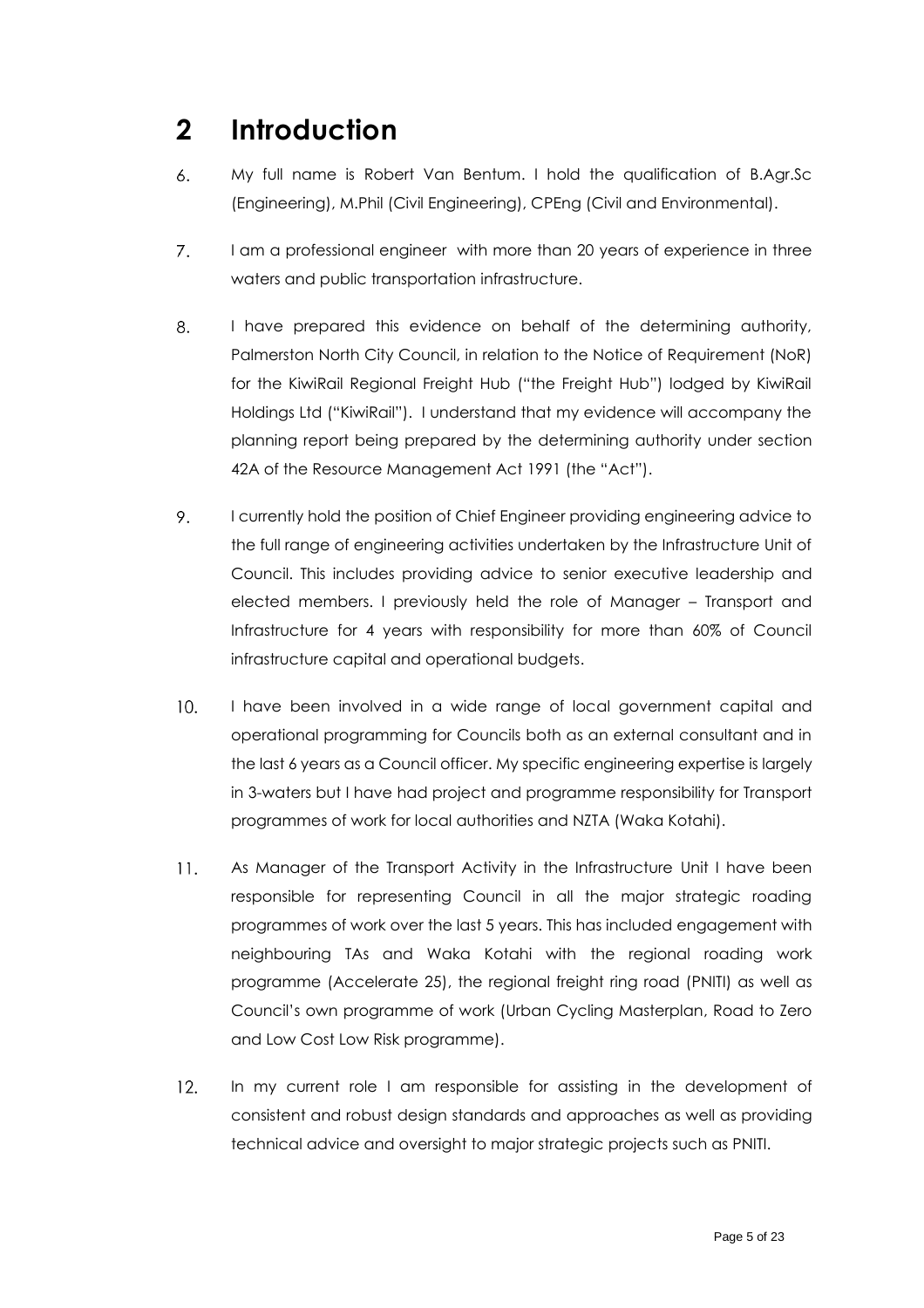# <span id="page-5-0"></span>**3 Background and Scope of Evidence**

#### <span id="page-5-1"></span>**3.1 Background**

- $13.$ KiwiRail is seeking to designate approximately 177.7 hectares of land between Palmerston North Airport and Bunnythorpe for a new Regional Freight Hub.
- $14.$ The Freight Hub will consist of a centralised hub incorporating tracks, marshalling yards, maintenance and service facilities, a train control and operation centre, freight handling and storage facilities (including for logs and bulk liquids), provision of access, including road and intersection upgrades where required, and specific mitigation works including noise walls/bunds, stormwater management devices and landscaping. In addition, the North Island Main Trunk rail line will be relocated to sit within the new designation area and directly adjacent to the Regional Freight Hub. The activities that take place at KiwiRail's Tremaine Avenue freight yard (apart from the passenger terminal and the network communications centre) will be relocated to the new site to form part of the new Regional Freight Hub.
- $15.$ A detailed description of the Project is set out in 6.3 of the AEE submitted by KiwiRail and a summary description in the s42A Planning Assessment.

#### <span id="page-5-2"></span>**3.2 Scope of evidence**

- $16.$ I have been asked to assess the NoRs impact on PNCCs three waters, roading and walking and cycling existing infrastructure and future strategic networks. My evidence defers to the evidence of other experts in respect of the detail of impacts of the hub on Council services. My evidence instead considers the following matters:
	- a. PNCCs existing and future planned infrastructure projects and programmes as they will or may be impacted by the Freight Hub proposal.
	- b. An update of discussions held with KiwiRail in seeking to secure a Project Agreement (PA) in respect of the Freight Hub and its impact on Council services.
	- c. Submissions relating to PNCCs three waters, roading and walking and cycling infrastructure.
	- d. Any other matters.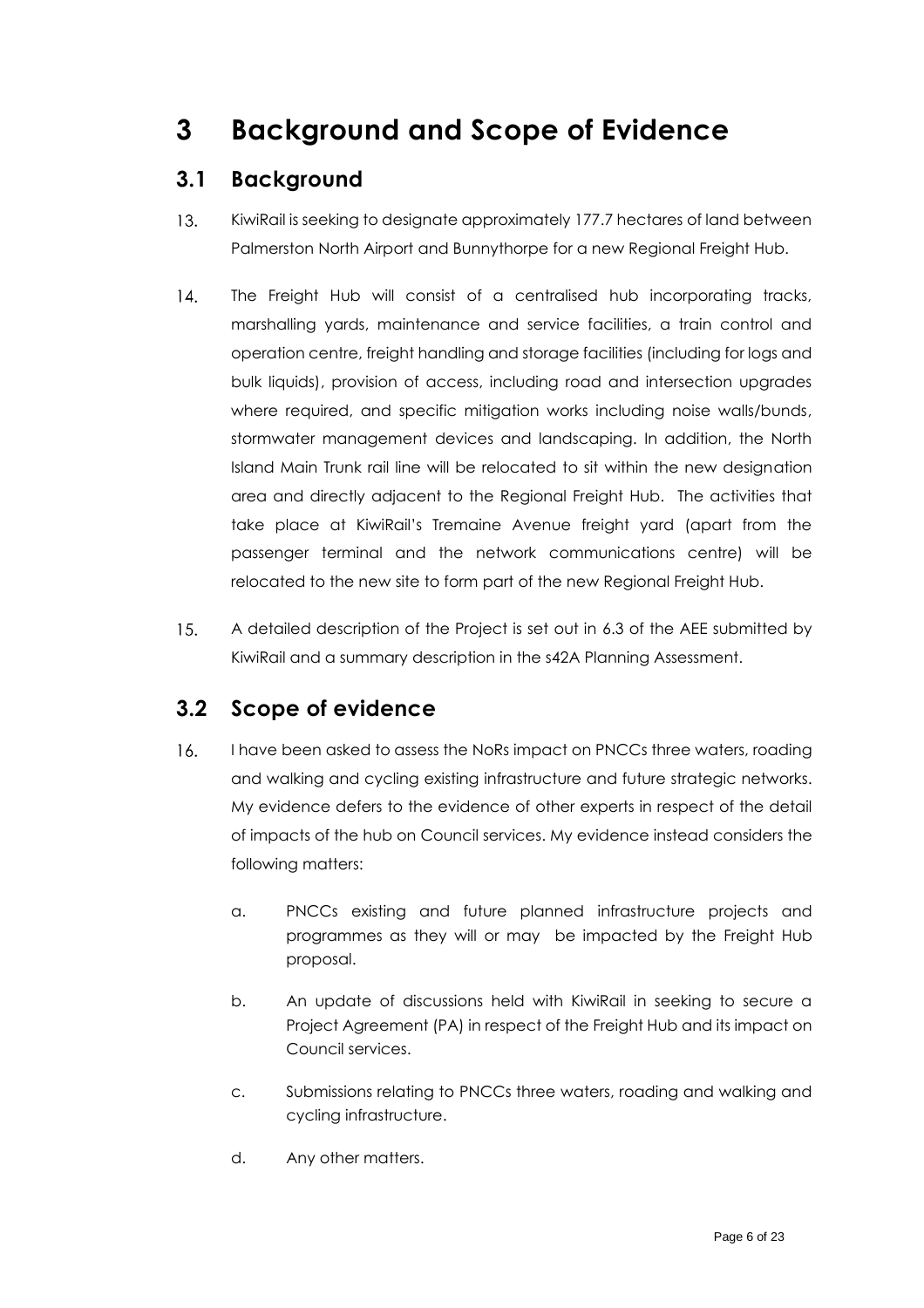$17.$ My evidence should be read in conjunction with expert evidence of the other experts that have contributed to the s42A Planning Assessment. In particular, the evidence of Ms Copplestone, Ms Fraser and Mr Vuletich are relevant to the consideration of matters I address.

#### <span id="page-6-0"></span>**3.3 Reports and material considered**

- 18. As part of preparing this statement of evidence, I have read the following reports and documents:
	- a. NoR application.
	- b. Response to Further Information request dated 28 May 2021.
	- c. 42 Report on Planning by Ms Copplestone.
	- d. S42 Report on Traffic Effects by Ms Fraser.
	- e. S42 Report on Economics Effects by Mr Vuletich.
	- f. Memorandum by David Murphy dated 24<sup>th</sup> May 2021 outlining the relevant Strategic Planning Context.

#### <span id="page-6-1"></span>**3.4 Site visit**

 $19.$ I undertook a site visit on 10th June 2021 to the area covered by the NOR and I am familiar with the surrounding environment based on my involvement with a range of Council projects in and around the NOR site.

#### <span id="page-6-2"></span>**3.5 Statutory Context**

- $20.$ The relevant statutory documents and provisions relevant to the evaluation of the NoR have been set out in the s42A Planning Assessment. For the purposes of preparing this evidence, I have had particular regard to the following statutory provisions and direction that are particularly relevant to the topic area I address.
	- PNCCs Long Term Plan 2021-2031.
	- Palmerston North City District Plan within respect to the strategic planning direction for the North East Industrial Zone and Extension Area.
	- The Regional Land Transport Plan 2018-2021.
	- PNCC's Strategic Transport Plan (2018/2021).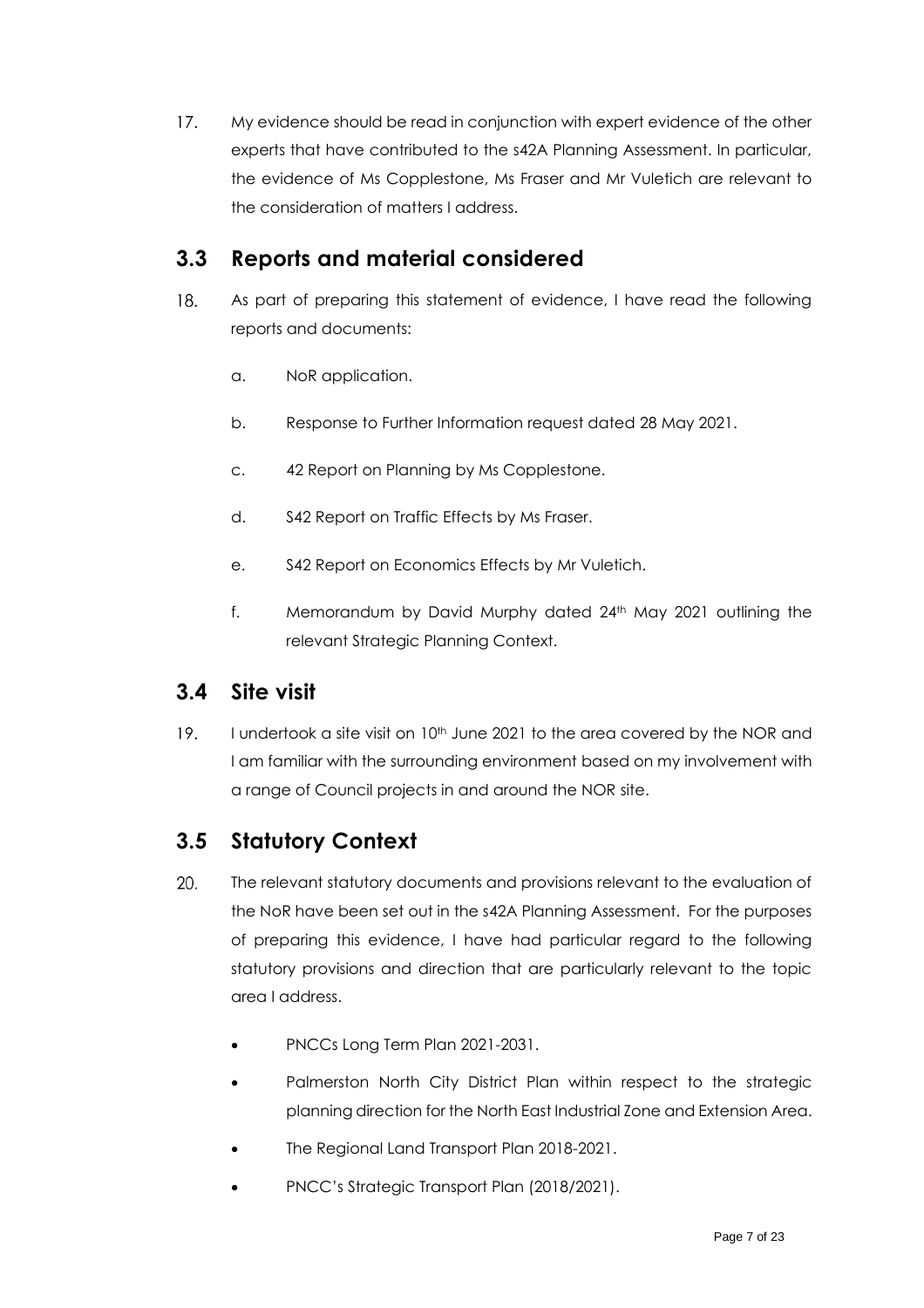- Active Public Transport Plan (2018/2021).
- The Manawatu-Wanganui Joint Transportation Study (2010).
- $21.$ The key elements of each of these documents have been addressed by the repost of Ms Copplestone and Ms Frasier and for the purposes of my evidence I adopt those assessments.

### <span id="page-7-0"></span>**4 Project Agreement with KiwiRail**

- 22. Over several months my team have been meeting and working with KiwiRail to develop a PA that sets out both KiwiRail and PNCCs obligations in relation to the assets and the services these assets provide that will be impacted by the NoR. Specifically, the PA recognises that the Freight Hub will impact upon PNCC assets and services in the following ways:
	- a. require the stopping of paper and formed PNCC roads;
	- b. require the relocation of PNCC assets contained in the roading corridors;
	- c. remove the existing access and the southern corner of the existing PNCC owned site of the Palmerston North water bore facility at the intersection of Roberts Line and Railway Road;
	- d. require road integration works, including a small extension at the Richardson/Roberts Line intersection for traffic management.
	- e. Cause disruption to and temporary closure of the Palmerston North to Feilding shared pathway along the eastern side of the existing railway lines.
- 23. The PA sets out the overarching terms for any required road stopping, services and roading design, construction of works, health and safety provisions, costs and the requirements of giving effect to the designation if granted. It also requires each party to work collaboratively, in particular in relation to the integration of any proposed new roads to the wider regional road network. The PA makes clear the obligations of each party and where costs will fall.
- 24. PNCC has agreed to the PA essentially to protect its interests with respect to both current and future infrastructure and its statutory responsibilities for service delivery. The PA will ensure that should the NoR be approved, PNCCs existing and any planned services are protected, and that any required road stopping or relocation of existing services is carried out to the appropriate standard,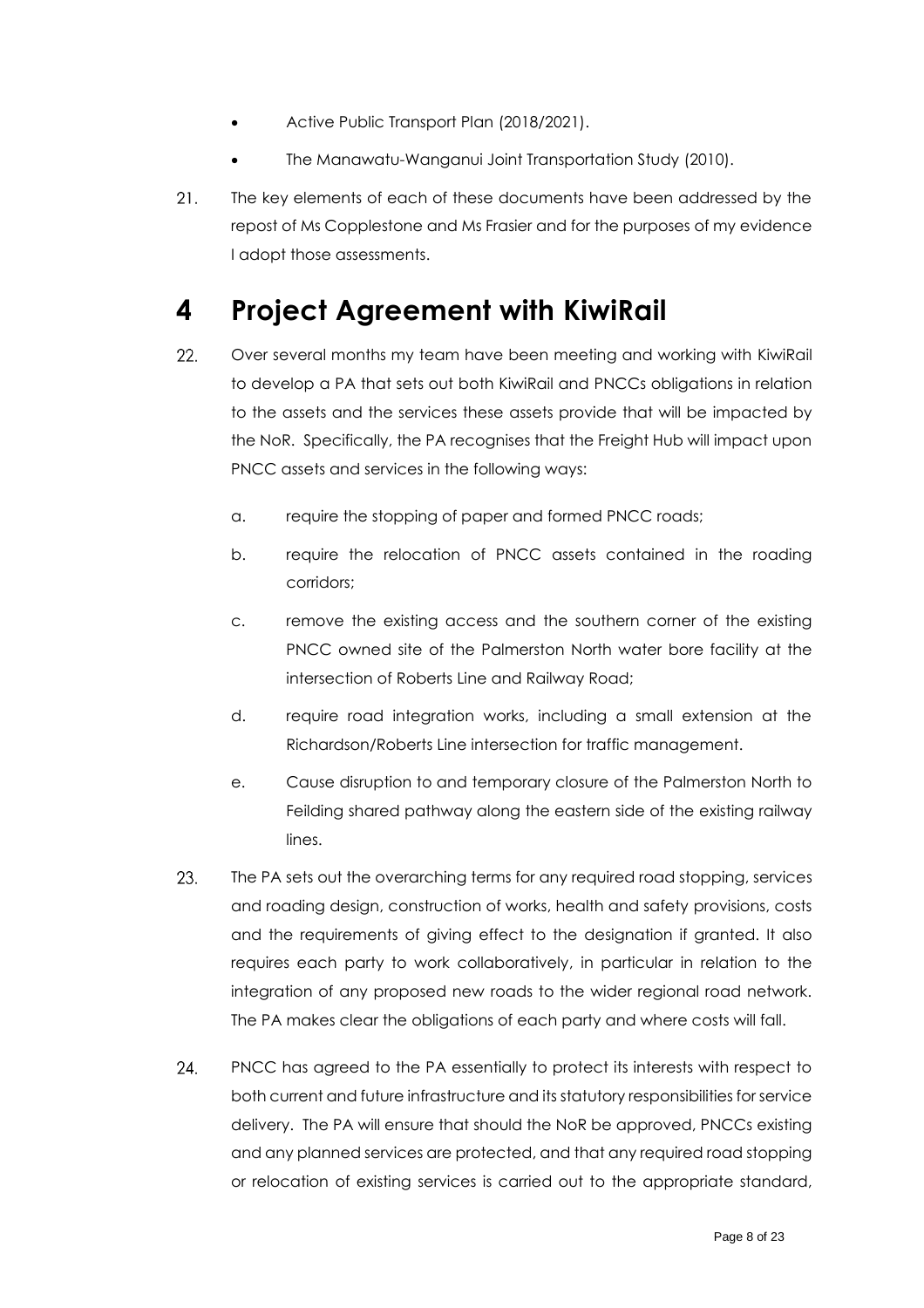and at no cost to PNCC. The obligations include securing any necessary resource consent approvals, notice of requirements, outline plan waivers, engineering approvals and certification of plans. Road or level crossing closure will also need to be carried out following proper process.

- 25. Within the PA, PNCC works are defined as all works to be undertaken by KiwiRail (or undertaken at KiwiRail's cost) on PNCC assets in relation to the Project, including:
	- a. road stopping processes and related physical works;
	- b. pipes/services relocations and connections i.e. water and wastewater networks;
	- c. street furniture and services relocations i.e. bus stops, crossing places;
	- d. works required to integrate new Hub access roads with the existing PNCC's designated road network and the planned PNITI regional roading network;
	- e. vesting and maintenance of new road (replacement Railway Road/ perimeter road);
	- f. provision of an alternative shared pathway between Palmerton North and Feilding should the NoR require any temporary or permanent closure of the existing pathway alignment once completed.
	- g. provision of replacement land for water supply storage purposes and a replacement access to the water bore site; and
	- h. design and consents development (to the extent required) for replacement of PNCC assets and road integration works.
- 26. PNCC's objectives for the Project in the context of the PA are to:
	- a. avoid incurring costs in relation to the PNCC Works (other than as otherwise set out in the Agreement), being works required as a consequence of the Freight Hub; and
	- b. integrate the Project safely and efficiently into the local road network as well as ensure any new roading infrastructure integrates with the wider strategic roading network and particularly PNITI;
	- c. effect continuity of service and efficient relocation of any PNCC Infrastructure;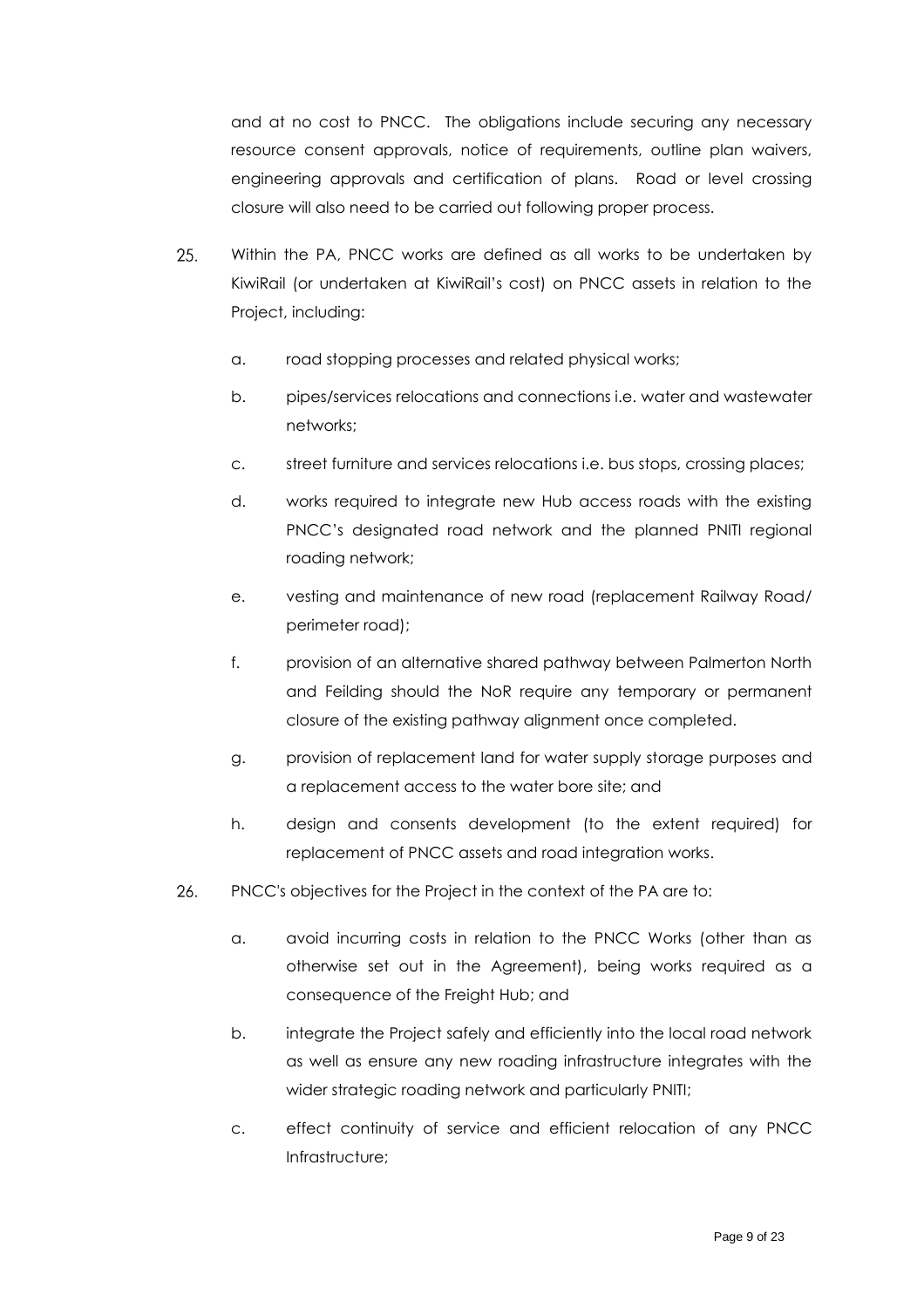- d. ensure reasonable access is provided to PNCC in relation to the existing bore facility located at Roberts Line; and
- e. provide for the future expansion of the water bore and storage facility and for permanent maintenance and servicing access to the same.
- $27.$ It is my expectation that appropriate conditions will be placed on the NoR should it be granted that protect PNCC's infrastructure assets and planned projects from impacts caused by the NOR. I consider the final Freight Hub design should fully integrate with PNCC's roading and walking and cycling network and make provision for water supply and wastewater service provisions, specifically considering:
	- the Palmerston North Integrated Transport Initiative (PINITI) including the Regional Freight Ring Road
	- the bypass of Bunnythorpe on the Ashhurst to Feilding and Palmerston North to Feilding transport corridors
	- the Palmerston North to Feilding shared pathway and shared off-road pathways and connections within the North-East Industrial Area
	- Railway Road bore site complete with storage and treatment facilities and
	- Water supply and wastewater network services for Bunnythorpe, the Kiwirail Hub and the north-east area.

These matters are discussed in further detail below.

## <span id="page-9-0"></span>**5 Palmerston North Integrated Transport Improvements**

- 28. Waka Kotahi NZTA has completed the preparation of a Programme Business Case (PBC) for a package of roading interventions collectively known as the Palmerston North Integrated Transport Initiative (PNITI) project. The PBC has been formally approved by Waka Kotahi's board allowing a number of the discrete projects and work packages to be advanced to more detailed business case planning and/or implementation. PNCC have included several PNITI projects in its capital funding request for the first 3 years of the 2021-24 RLTP.
- 29. The centrepiece of PNITI is the Regional Freight Ring Road (Ring Road) which will run around the outskirts of Palmerston North, connecting key industrial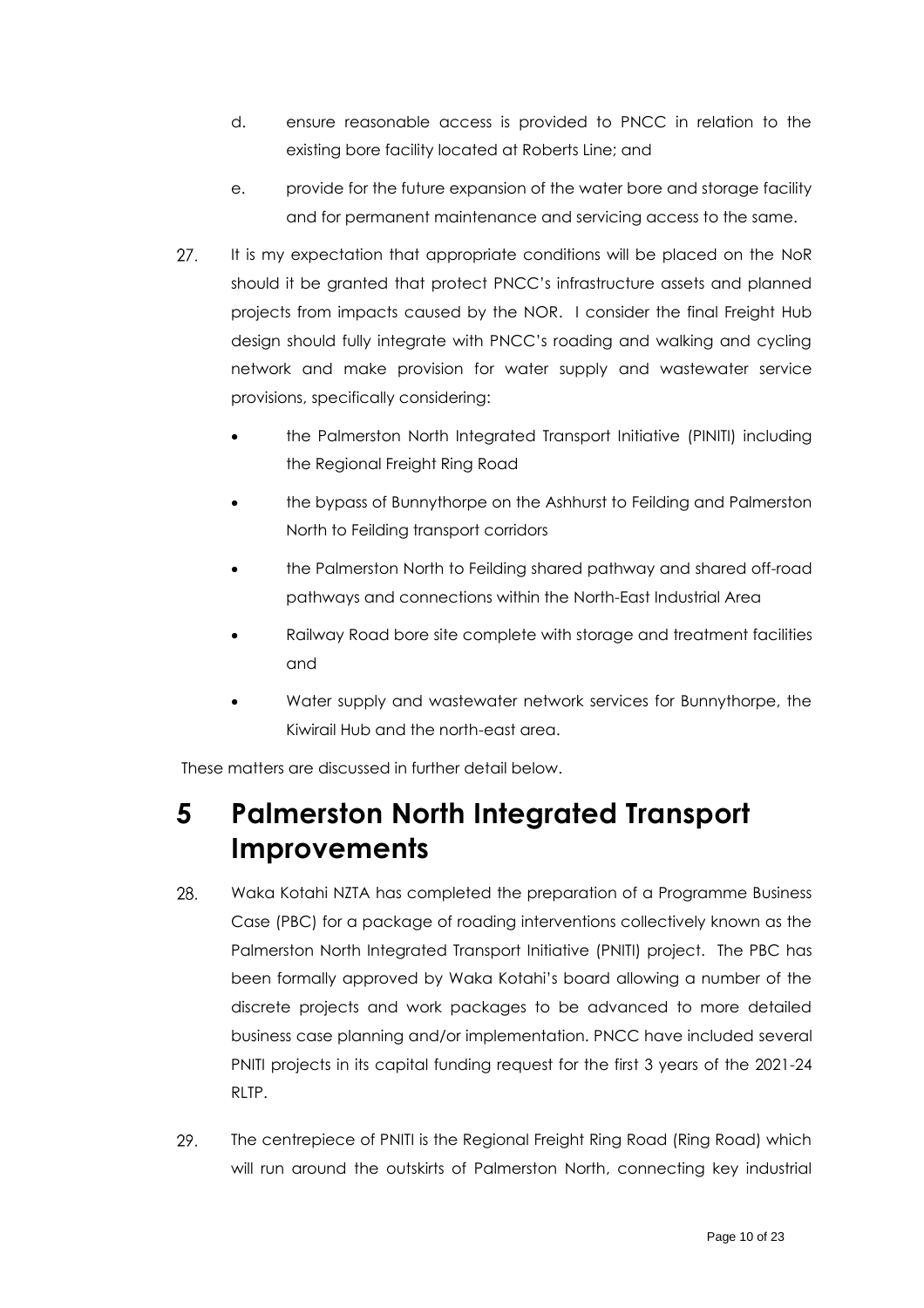areas including the NEIZ and proposed KiwiRail Freight Hub, Feilding and state highways to the north, Longburn and Wellington connections to the south and the new Manawatu Gorge highway to the east. The Ring Road will be a purpose-built arteria route, developed as a combination of new roads and upgrades to existing roads.

- 30. The Ring Road responds to pressures that have arisen primarily as a result of:
	- a. Rezoning of industrial areas on outskirts of the city close to regional road linkages, the airport and rail connections;
	- b. The emergence of Palmerston North as a regional freight and logistics centre requiring easy and efficient access for heavy road transport to warehousing, rail and airport facilities;
	- c. Significant growth and development of residential development within the city resulting in financial and efficiency drivers for commercial businesses to relocate to new industrial growth areas;
	- d. the existing KiwiRail rail yard being located in an area that is flanked by residential zones and subject to increasing traffic congestion impacting of efficiency of freight movement;
	- e. deficiencies in the existing roading network on the outskirts of the city, e.g. narrow roads, weight-restricted bridges, etc.; and
	- f. the highly porous nature of the Palmerston North roading network which allows a wide range of vehicles to use all streets in the absence of engineering and speed management to encourage them to use more appropriate routes.
- 31. As a consequence of the above changes and deficiencies, there are growing numbers of heavy vehicles using streets in residential and commercial areas to travel between industrial zones. This is causing problems of safety, traffic congestion, loss of connectivity (severance), reduced uptake of walking and cycling, and a general loss of amenity in affected areas.<sup>1</sup>
- $32.$ By providing a safer, more efficient road network that redirects freight traffic around rather than through the city, the Ring Road is expected to alleviate

See, e.g. Waka Kotahi NZTA PNITI Network Options Report, p.11.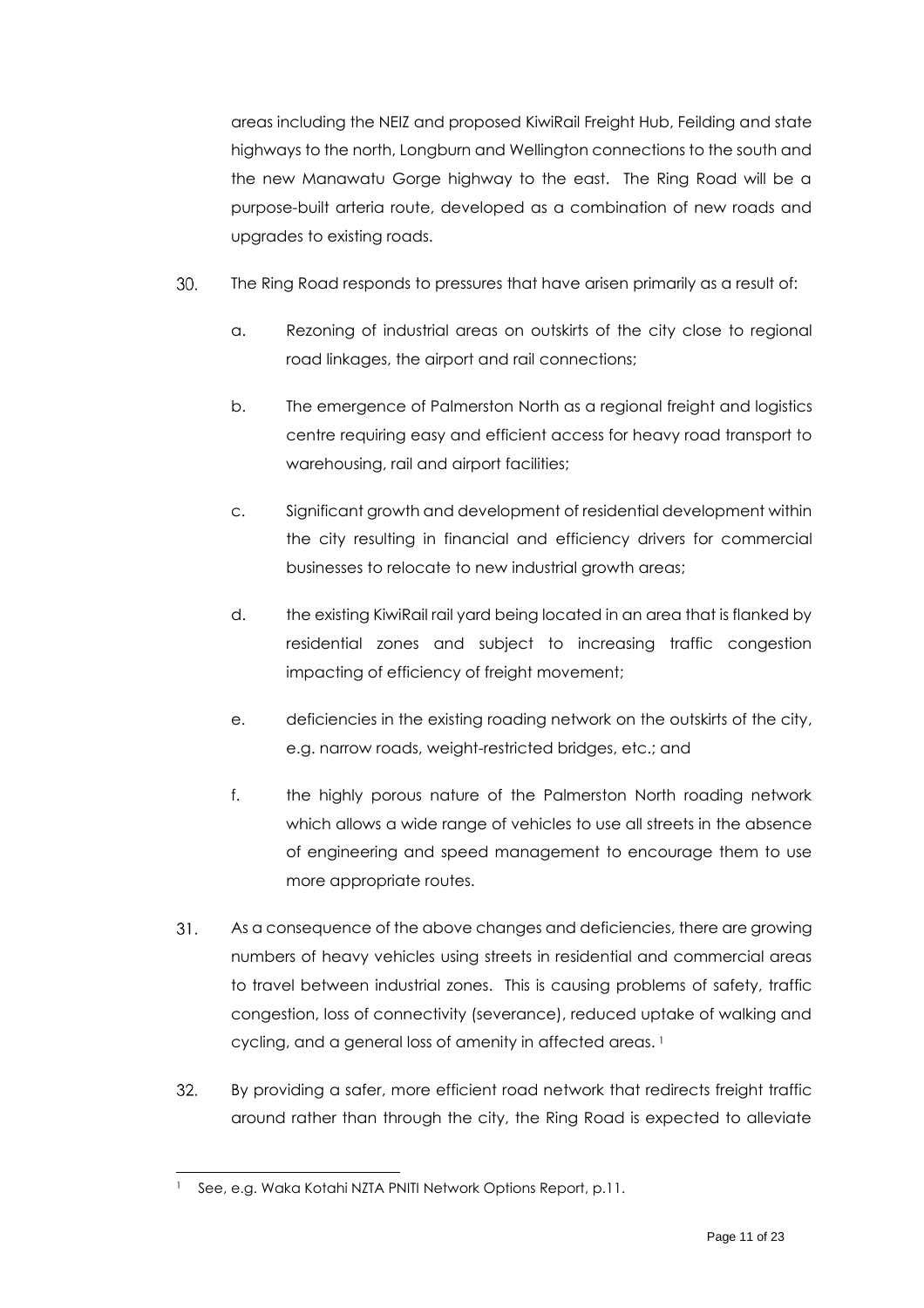many of these problems and enable important social and economic benefits for the region.

- 33. From a social perspective, the Ring Road will reduce travel times for users of decongested roads, improve actual and perceived safety, increase opportunities for walking and cycling, and lift amenity values in residential and commercial areas.
- 34. The Ring Road is a critical enabler of several important placemaking initiatives that rely on removal of trucks from the inner city. Key among these is the City Centre Revitalisation project ("Streets for People") which aims to transform the City Centre from a vehicle-centric space into a vibrant, people-friendly commercial and entertainment hub where people want to spend time. Other examples include the Urban Cycle Network Masterplan and multiple residential growth projects located on arterials that are currently used as freight routes.
- $35.$ From an economic perspective, the Ring Road is expected to reduce accident rates and travel costs for businesses, making them more productive and strengthening the region's reputation as an attractive place to do business. There are several major economic development projects planned or underway that will be significantly enhanced by the Ring Road. These include the Central NZ Distribution Hub, the FoodHQ Science Park, growth in the Longburn Industrial Estate, and Linton Army Base regeneration.<sup>2</sup>
- 36. The removal of heavy vehicle traffic from the city's collector and arterial road network even in the short term will have significant benefits in terms of reduced long run network operating and maintenance costs. The heavy vehicles are the major contributor to the damage occurring on the city's collector and arterial network both because of the loads carried and because many of the streets were never designed for the heavy vehicle loads being imposed. The majority of Council's limited pavement maintenance budget in the next few years will be targeted to maintaining this part of the network.
- $37.$ Council has committed significant funding in the proposed 2021-31 Long Term Plan to advance key elements of the strategic network and develop the key roading network to support development in this part of the city. The funding

<sup>2</sup> See, e.g., Waka Kotahi NZTA PNITI Network Options Report, Table 14-2, p. 100 (Alignment to PNCC Strategic Direction and Vision).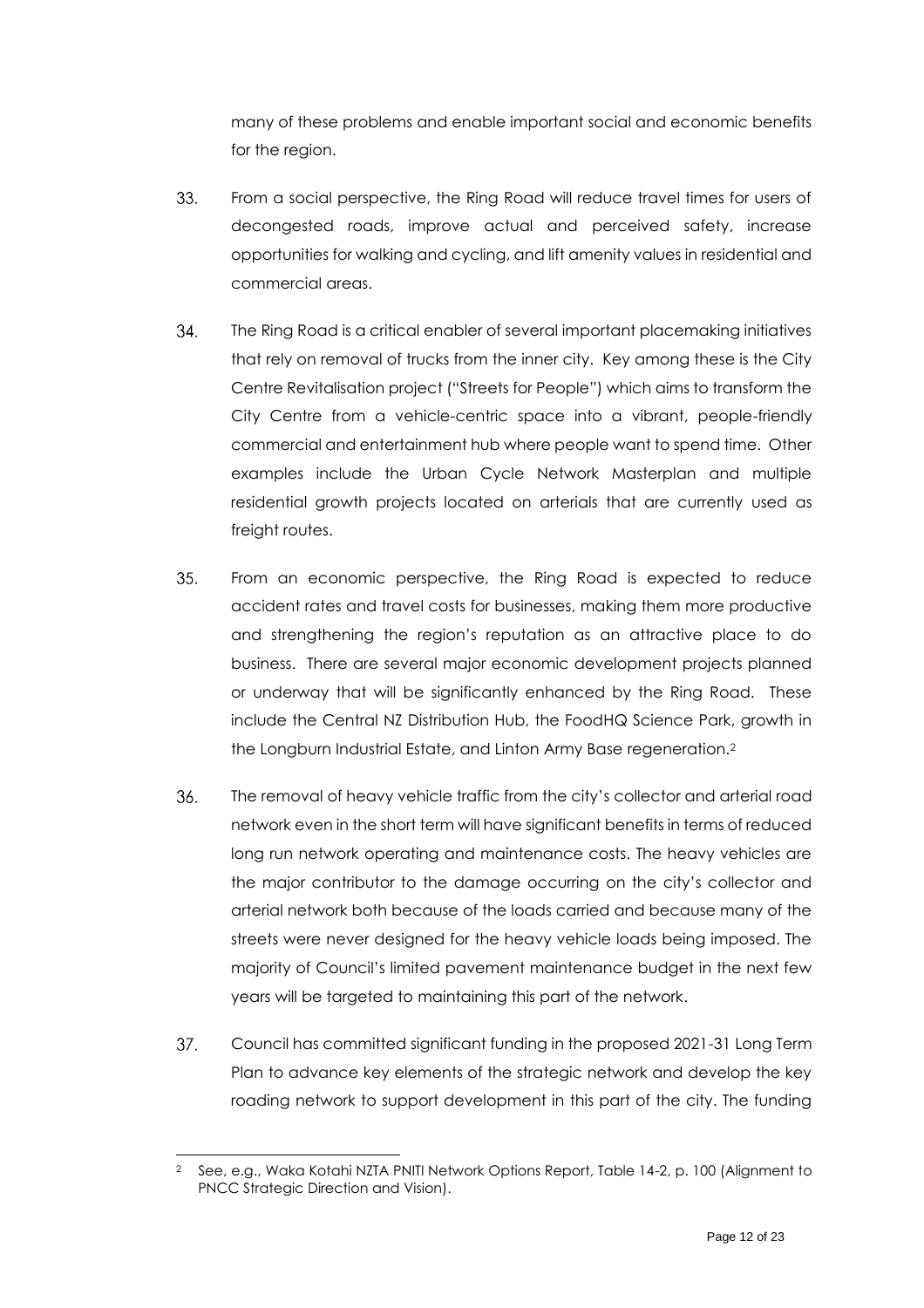includes a range of short term safety measures, intersection upgrades and bridge replacements to activate Kairanga Bunnythorpe Road as a freight route for existing businesses in the city and new development in the north-east. These programmes include:

- Programme 115 Sealed Pavement Renewals Bunnythorpe Roundabout – 2022-23
- Programme 1362 Roberts / Railway Intersection Safety Improvements 2021-22
- Programme 1472 Business Case Work for Strategic Roads 2021-2024
- Programme 1691 Road to Zero Transport Safety Improvements 2021- 2024
- Programme 1695 PNITI Bridge and Intersection Improvements 2021- 2024
- Programme 1932 Urban Transport Improvements Enabling PNITI Business Case – 2021-24
- Programme 2009 Transport Advanced Investigations 2021-2024
- Programme 2013 PNITI Strategic Transport Corridor Improvements 2022-2024
- Programme 2059 Urban Transport Improvements Enabling PNITI - 2021-2024
- Programme 2058 Urban Growth NEIZ Transport 2021-2024
- 38. Overall, the Ring Road is seen as a transformational project that will increase productivity, inward investment and employment in the region while also driving significant improvements in social wellbeing. [Figure 1](#page-13-1)1 shows the indicatively planned Ring Road route and some of the major projects that will be enabled or supported by the Ring Road.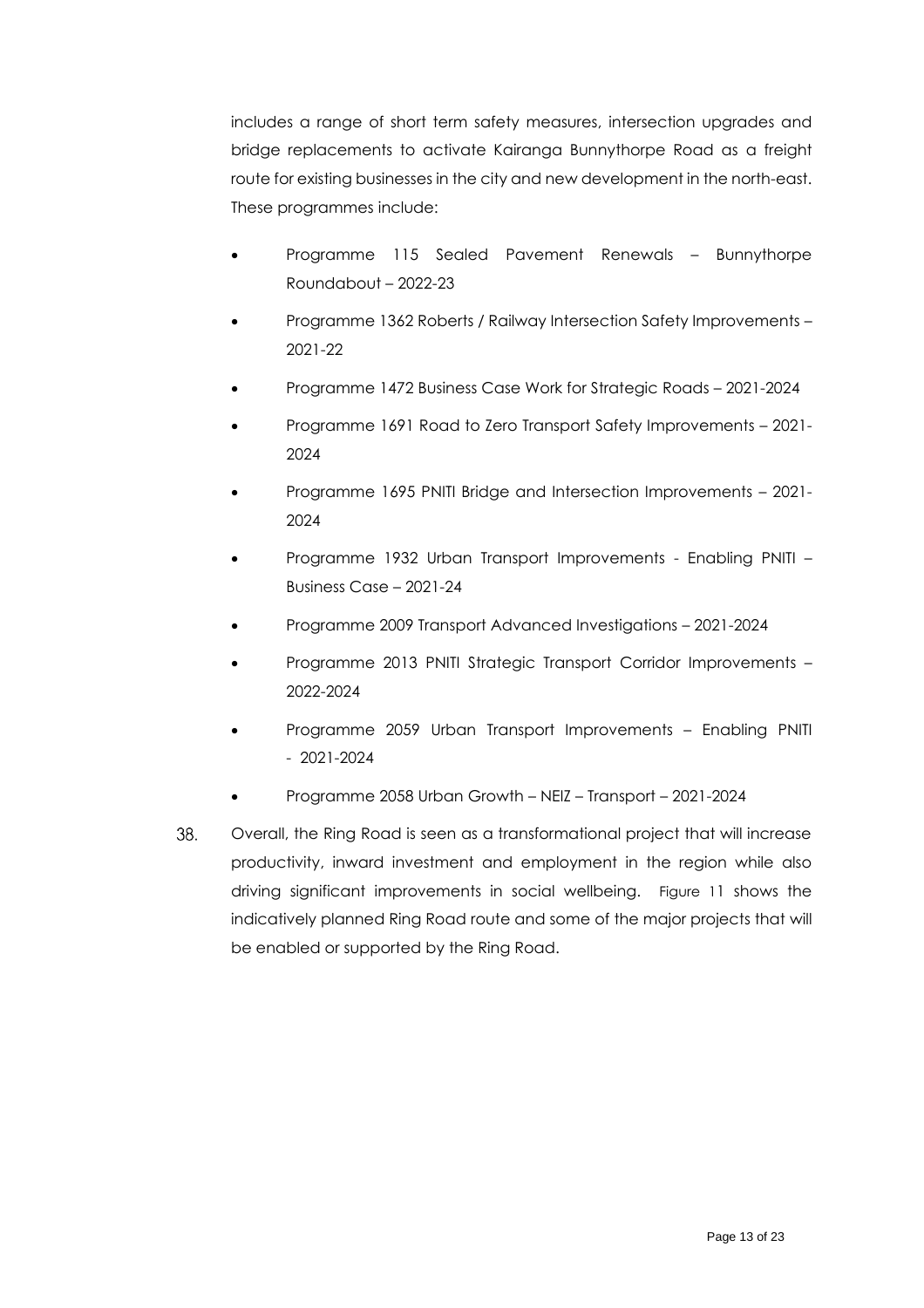<span id="page-13-1"></span>

Figure 1 Examples of major projects supported by the Ring Road

## <span id="page-13-0"></span>**6 Shared Walking and Cycling Pathway Between Palmerston North and Feilding**

- Improving active mode connectivity between the two communities of 39. Palmerston North and Feilding has been under investigation since 2005, and prior to commencing this Single Stage Business Case for a shared path between the two communities a Strategic Case was completed by Beca on behalf of PNCC and MDC in June 2018.
- 40. For a number of years PNCC have had aspirations for a shared walking and cycling pathway between Feilding and Palmerston North to support a multimodal integrated transport system. PNCC, in partnership with the Manawatu District Council (MDC) and Waka Kotahi committed to a business case to explore and ultimately secure funding for its construction through the National Land Transport Programme (NLTP). The walkway was included in the 2018-2021 RLTP and funding has been set aside in the 2021-2031 Long Term Plan for its construction. MDC have started construction of their section from Feilding toward Bunnythorpe.
- PNCC have identified their preferred alignment for their portion of the shared  $41.$ pathway and begun design work for the section from the city through to Bunnythorpe. Provided currently approved Waka Kotahi funding is reconfirmed through the 2021-24 RLTP, then construction work will begin on this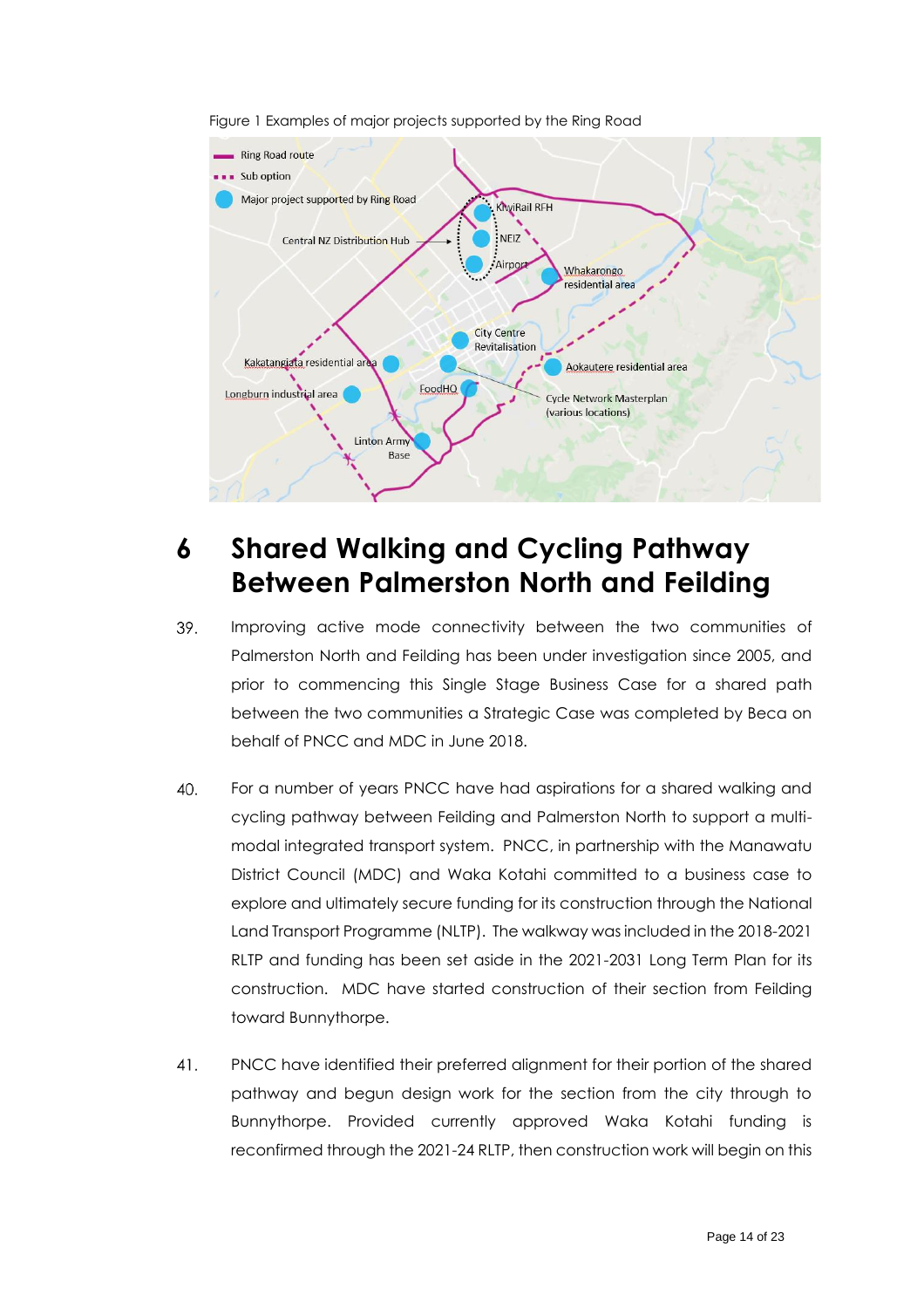section in the 2021-22 financial year (year 1 2021-31 LTP). The pathway's alignment is show in **Figure 2** below.



Figure 2 – Palmerston North to Feilding Share Pathway alignment

42. The pathway will generally follow the existing Te Araroa walking trail from Midhurst Street to the intersection of Waughs and Campbell Roads north of Bunnythorpe along the eastern side of the existing railway line (Sangsters Road and an existing paper road). It will connect through Bunnythorpe and across the Mangaone Stream and its tributary with the exact location of the crossings to be confirmed.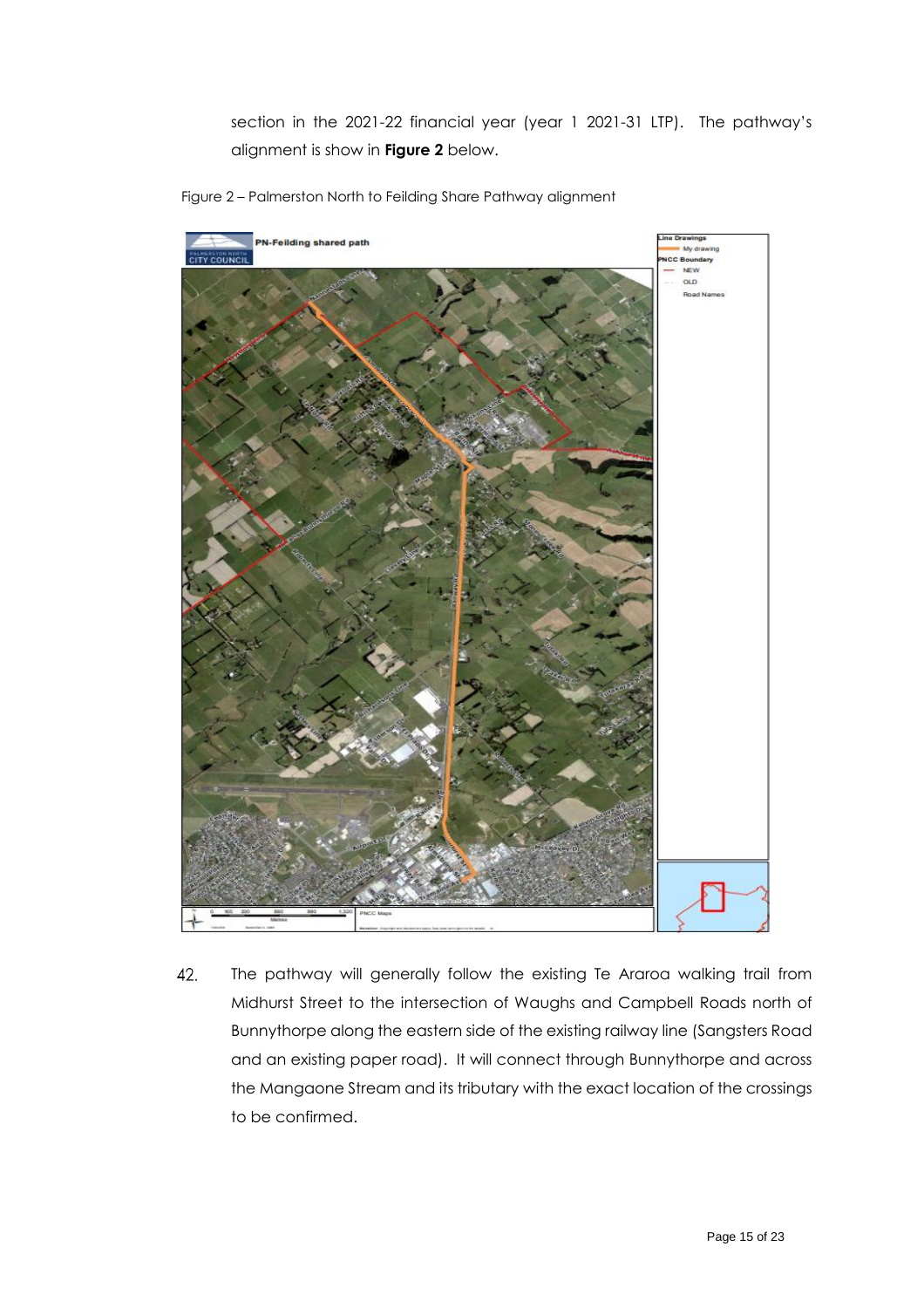- 43. The preferred corridor is across some existing KiwiRail owned land (at its southern end) which is outside the NoR area. PNCC have been working with KiwiRail' property team to secure a license to occupy this land. Council are seeking early resolution of this matter and a decoupling of this project from the NoR.
- $44$ The preferred alignment overlaps with the eastern extent of the Freight Hub footprint for the section from Roberts Line to Stoney Creek Road as the Nor extends over the current legal and paper roads). This needs to be clarified as it will impact on the shared path which PNCC is constructing in the next 2 years.
- 45. We have understood from our discussions with KiwiRail that if the shared pathway were constructed, that when it came time to develop the Freight Hub there may be some disturbance to the shared pathway due the potential requirement for construction of a bund to provide visual and noise screening of the Freight Hub from adjacent properties to the east. It is our expectation that any disturbance would be minimal and that an appropriate temporary solution during construction and permanent solution on completion would be provided maintain connectivity along the shared pathway.
- 46. Previous discussions with Kiwirail have identified a possible option for the pathway to be constructed along the top of the bund to provide users with views into the railyard. This is however not a requirement from Council.
- 47. In addition to the Palmerston North to Feilding shared pathway facility, Council is committed to providing active transport links to and from the North East Industrial Zone. This includes an extension of the existing Mangaone shared pathway from its current end point on Flygers Line all the way to Bunnythorpe.
- 48. To that end all Council's roading projects and re-zoning include the provision of shared path connections. The proposed upgrade of Richardson's Line will incorporate a separated shared pathway 2.5 m in width along the northwestern edge of Richardson's Line. In addition, connecting sections along Robert's Line and Setters Line will be provided as far as the Mangaone Stream to connect to a future shared path. Other connections will be provided back to Railway Road and into the previous NEIZ via Aldersons Drive.
- 49. We note that the proposal includes a footpath along the western edge of the proposed perimeter road. Council's minimum requirement is a separated shared path of at least 2.5 m width to keep active transport users separate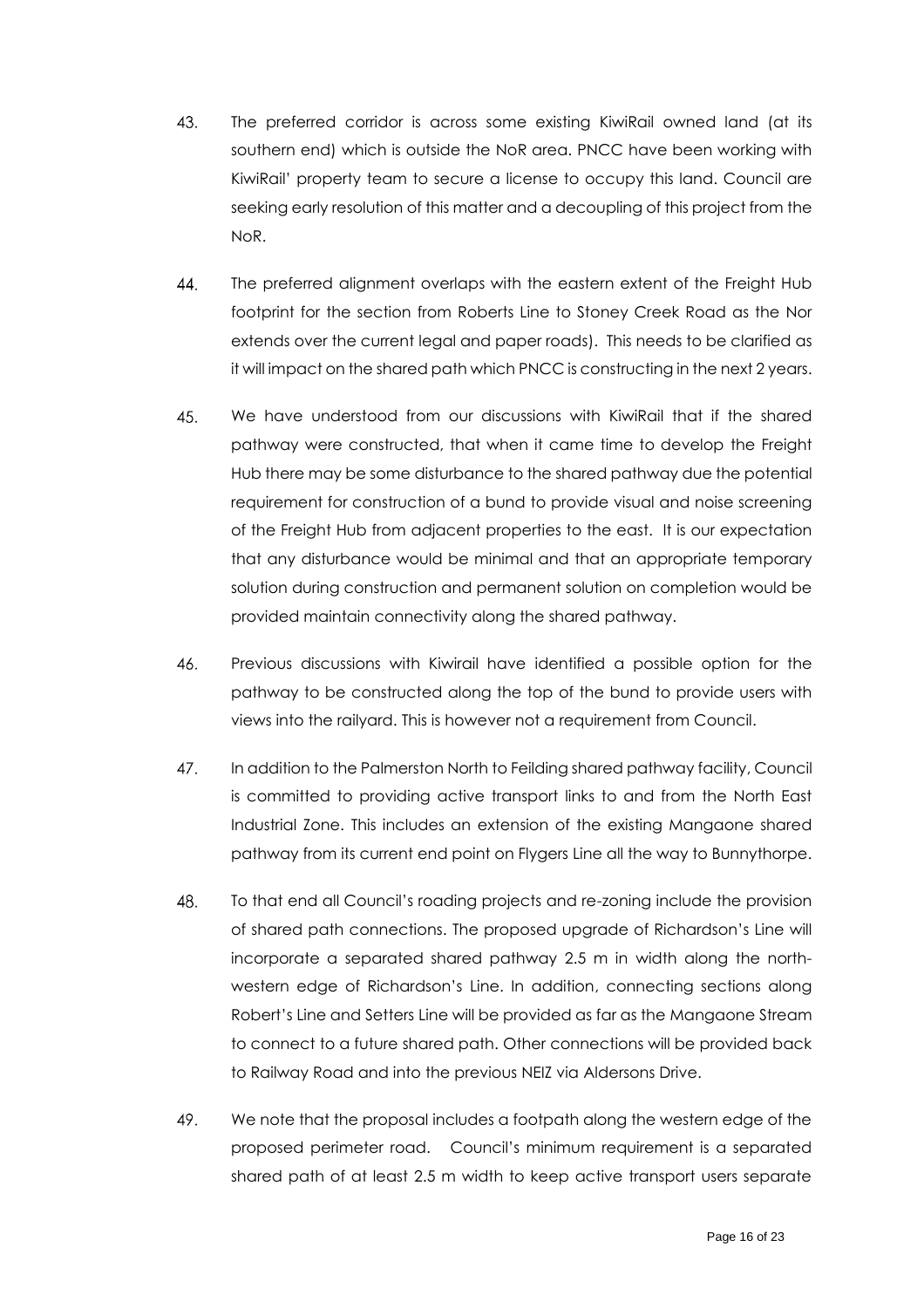from heavy vehicle traffic. Any future intersection treatment at the Richardsons and Roberts Line intersection will also need to incorporate this shared pathway to ensure safe connections north along the proposed perimeter road, and south along the perimeter road to where it connects with Railway Road.

50. In addition, Council wishes to preserve the connection for active transport users between both sides of the railway line. Our expectation would be that there was a connection across and preferably under the railway lines to connect with the proposed Palmerston North to Feilding shared pathway.

### <span id="page-16-0"></span>**7 Water Bore Reservoir**

- 51. PNCC owns a groundwater bore, treatment plant and storage reservoir located at the intersection of Railway Road and Roberts Line over which the Rail Freight Hub designation will fall. The purpose of this facility is to provide water supply in the north eastern part of the city. Future development of the facility includes the construction of a second storage reservoir and chemical treatment facilities.
- 52. The Railway Road bore facility is a critical part of the future water supply for the north-eastern area of Palmerston North. The bore will provide security of supply for the northern part of the city throughout the year and supplement supply to the rest of the city during drought conditions when the Turitea Storage Dam is at low levels. It will also be the predominant water supply for the North-East Industrial Zone, the KiwiRail freight hub, their freight partners, two major food distribution centres which are of national significance, and ultimately the town of Bunnythorpe when it is connected to the city network.
- 53. If PNCC were to retain its current landholding, and the KiwiRail freight hub went ahead in its current intended form without the provision of this facility, this would mean that PNCC would not be able to accommodate the second reservoir. in the future. This would have implications on resilience for our customers reliant on water supply in the area, and on operation of the bore (including cost and reliability).
- 54. The bore, current reservoir facility and ancillary chemical storage buildings, including the second reservoir, are considered infrastructure of regional importance under Policy 3-1 of the Regional Policy Statement. This is covered in more detail in Ms Copplestone's evidence.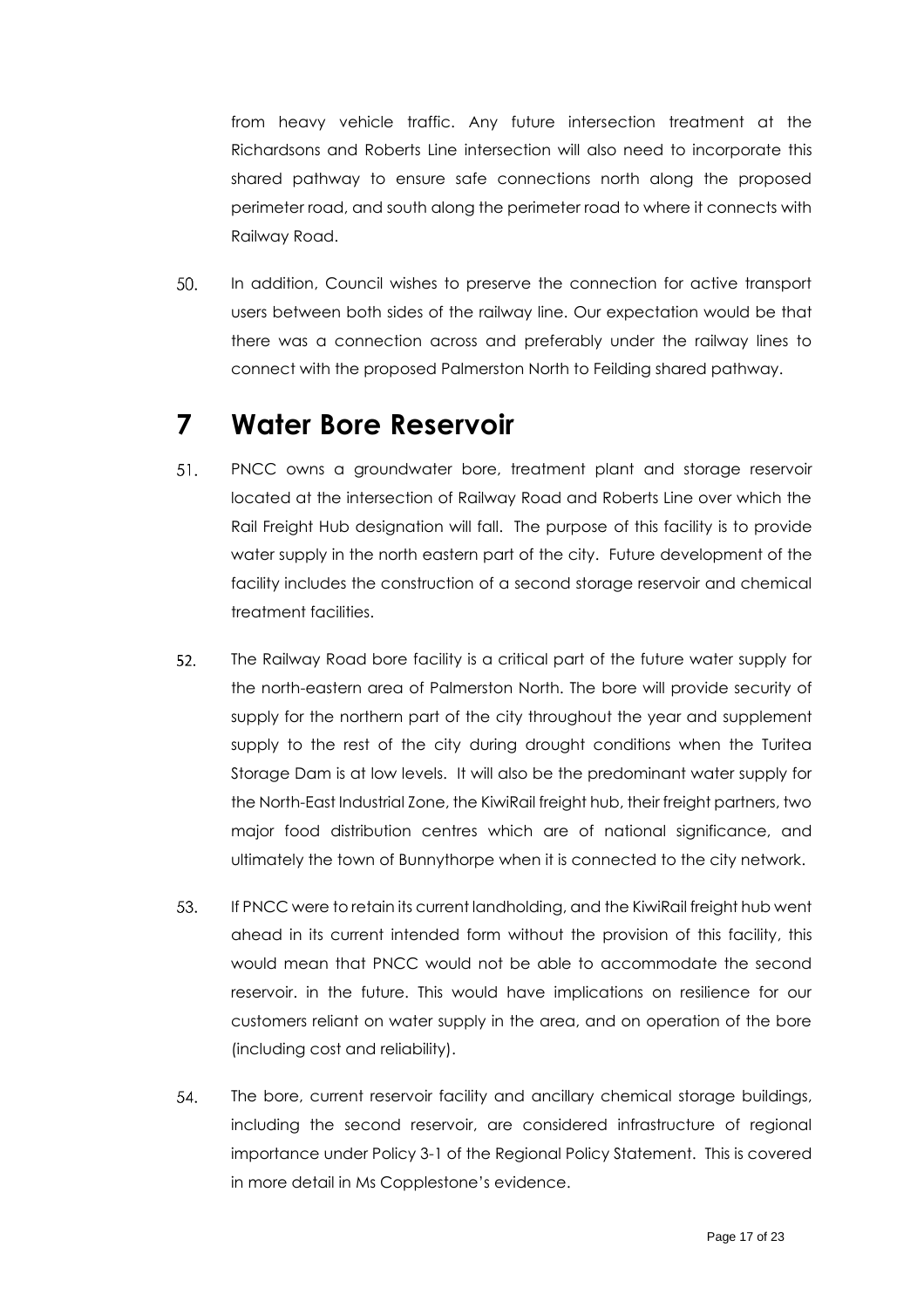55. We understand from our discussions that KiwiRail do not require Council to relocate this bore (which would be at considerable expense) and can accommodate their development by taking a small portion of Council's site on the Railway Road side of the site. Not only does this require a change to the location of the proposed reservoir but it also necessitates a change to site access arrangements for chemical delivery vehicles. The reduction in area. possible obstruction associated with the proposed future reservoir and altered access requirements have been discussed at length with KR. We understand KiwiRail is supportive of relocating the future expansion of the facility and providing alternative access along the road frontage with Roberts Line. The future expanded facility is shown in **Figure 3** below.





- 56. We have communicated to KiwiRail that this will be acceptable provided Council's current asset and future interests are protected.
- Construction has commenced on the pump station and the chemical storage  $57.$ buildings. Work on the foundations is almost complete, pumps have been purchased and fabrication of pipework is underway. This work is being done in parallel with a contract to provide water treatment equipment and systems. Completion of both contracts, and subsequent commissioning, is scheduled for October/November this year. Once commissioned, chlorinated and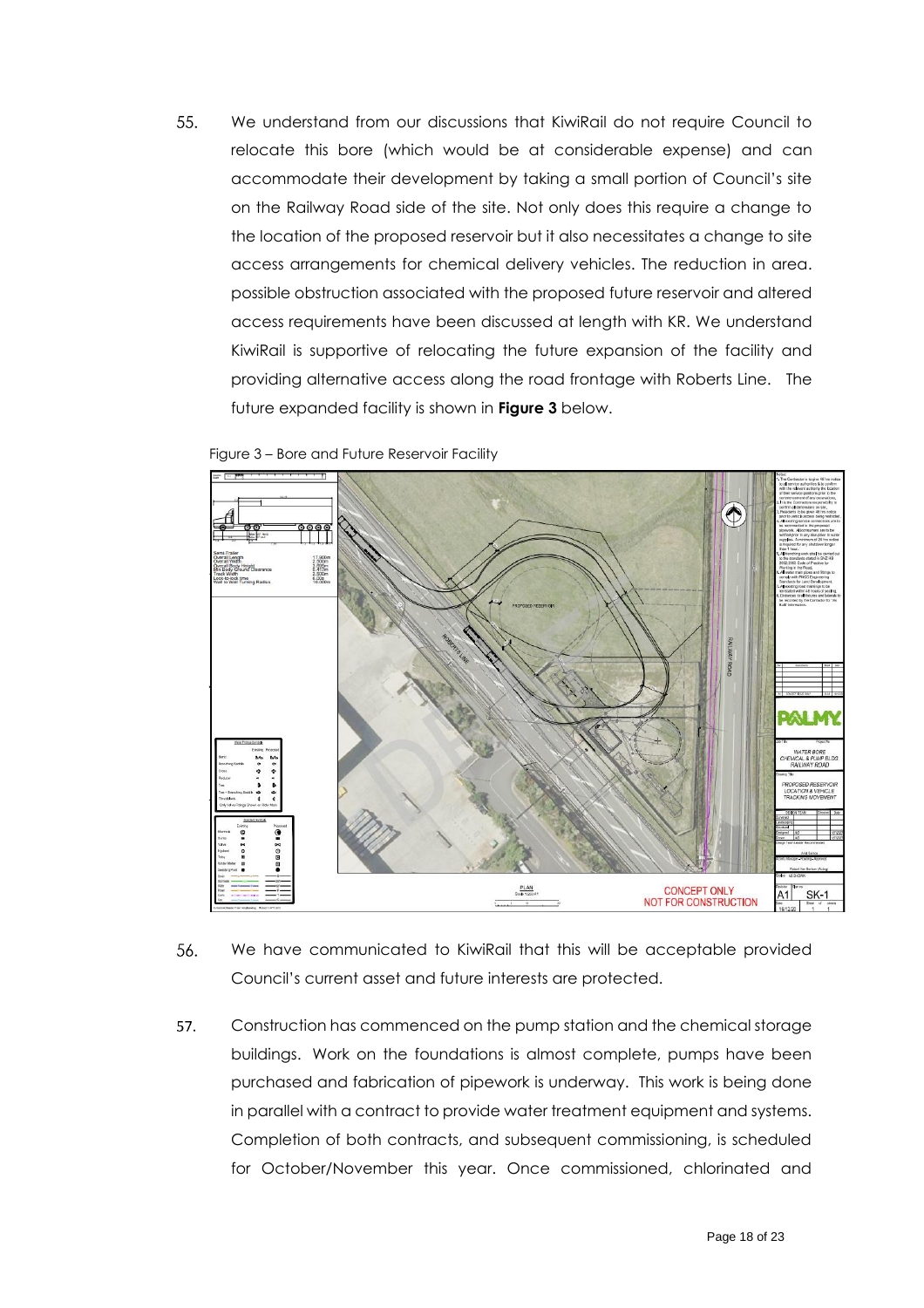fluoridated water from the bore will be pumped into the PNCC reticulation already existing in Roberts Line, supplementing the existing supply to the North East Industrial Zone.

- 58. PNCC has not designated the current bore, existing reservoir and the two new buildings currently being constructed (pump station and chemical treatment). It is my understanding that KiwiRail requires the use of this area for the realignment of the main trunk lines into the Freight Hub. We have therefore been in discussion with KiwiRail over the option of relocating the proposed reservoir on a site north west of the existing facility (closer to Roberts Line) so that the reservoir can be constructed without impacting the relocated rail lines. Council has yet to secure this agreement, and until such time as it does, it is critical that any decision made on the NoR does not impact on Council's existing facility and proposed expansion.
- 59. In summary Council seeks:
	- a. That PNCC's future plans to construct a second reservoir and chemical treatment facilities will not be impacted by the proposed NoR.
	- b. That future access to the water bore site is provided as part of the final roading and access design and arrangement so that the facility can be serviced, and chemical treatment resupply undertaken.
	- c. That PNCC's plans to construct a future reservoir tank for security of supply adjacent to the existing bore and reservoir facility be protected.
	- d. Appropriate conditions on the NoR that provide for the future expansion of the bore facility into KiwiRail owned land as per the plan in Figure 3 above.

### <span id="page-18-0"></span>**8 North East Industrial Zone Upgrades**

- 60. As part of facilitating land use expansion and growth in the North East Industrial Extension Area, Council has approved funding under Programme 2058 Urban Growth – NEIZ – Transport to construct supporting roading infrastructure. Additional programmes have been approved to fund water supply and wastewater upgrades.
- 61. The transport programme includes funding for upgrading Richardsons Line along the southern extent of the zone from the intersection with Roberts Line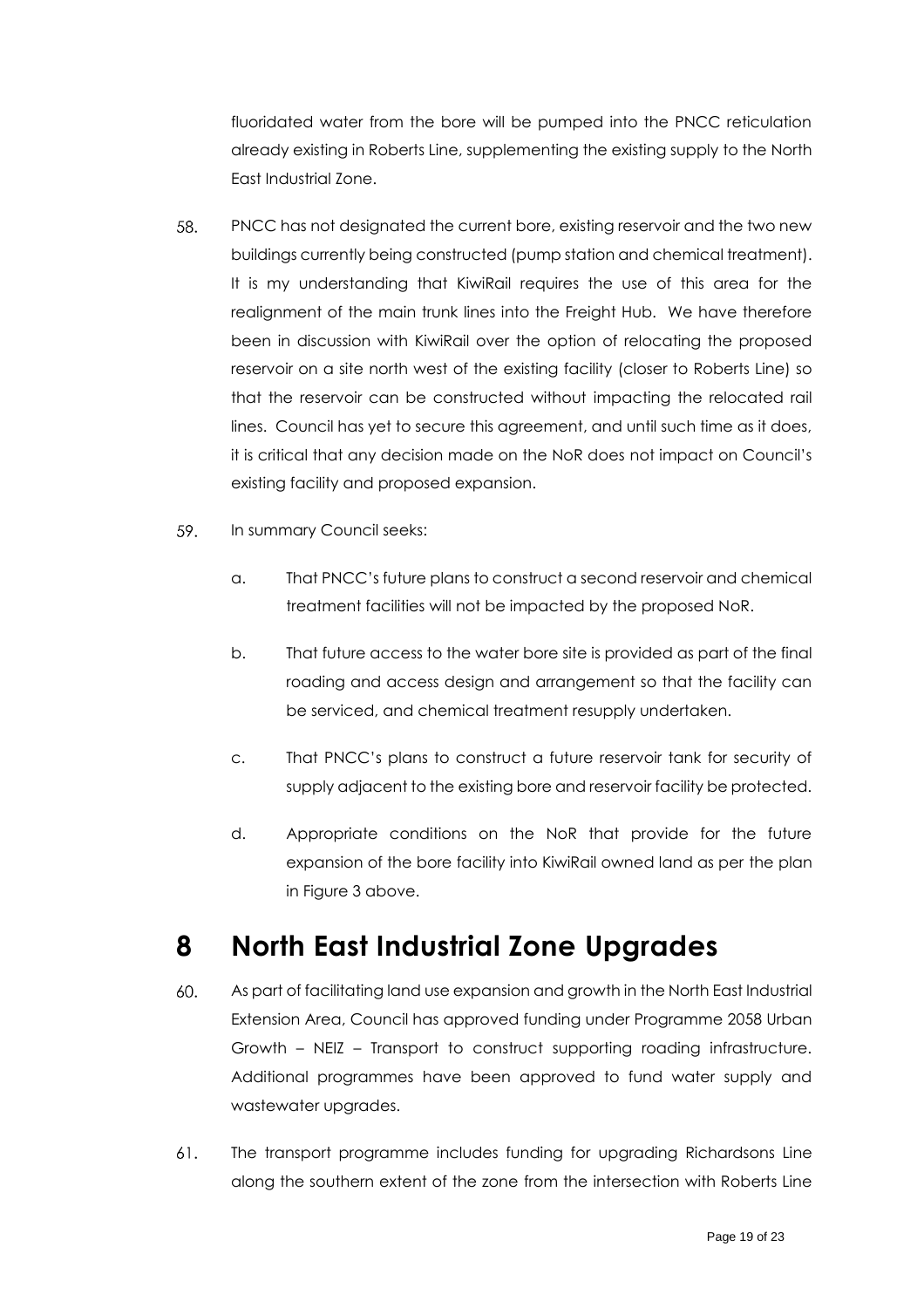south west to just west of the intersection with Setters Line. In addition, the programme includes funding of an upgrade to Setters Line and the Roberts Line / Richardson Line intersection. In recent months PNCC has come under increasing pressure to provide the necessary services for the development of this land. As a result Council has initiated the detailed design with the intention of tendering the work for construction in the 2021-22 FY.

 $62.$ PNCC is required to meet a specific level of service for Richardsons Line based on the indicative cross-section determined through the structure plan process. This is shown in **Figures 4** and **5** below.



Figure 4 – Proposed Richardsons Line Upgrades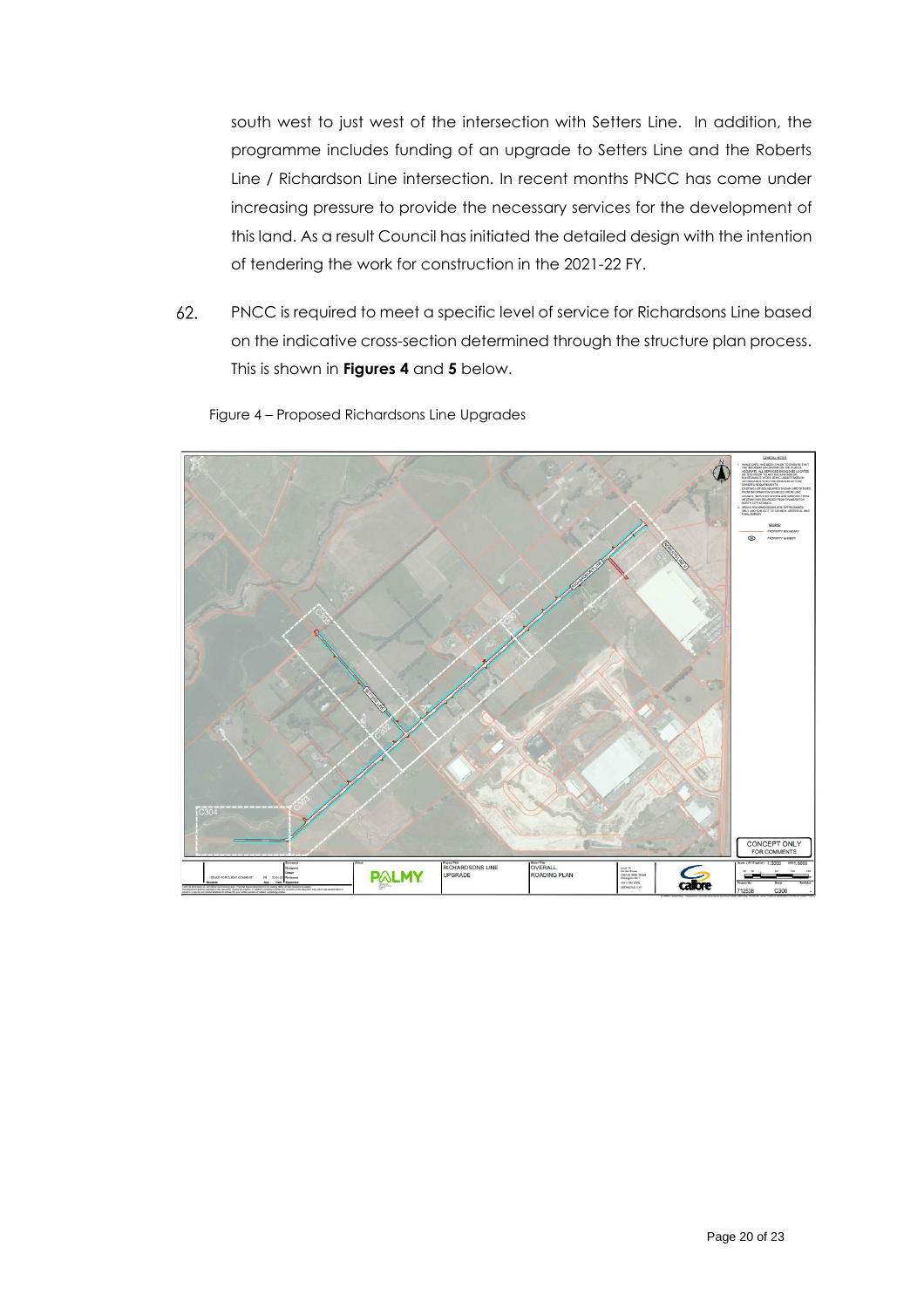Figure 5 – Cross section of Richards Line proposed upgrades



- 63. The level of service includes a separated shared pathway along the northwest edge of Richards Line. The design also includes a roundabout at the Richardsons Line and Roberts Line intersection.
- I acknowledge that the NoR by KiwiRail does include a roundabout at this 64. intersection to link to the proposed southern entrance to the perimeter road and Freight Hub. PNCC's proposed design is intended to provide for vehicle movements in the area as currently envisaged. It is Council's expectation that the roundabout will need to be modified and upgraded to serve the Freight Hub development and cope with any additional traffic generated as a result of new development in the North East Industrial Zone Extension Area at KiwiRail cost. Initial conversations with some landowners and developers, indicate a desire to provide for a central transport logistics hub within the NEIZ with the ability to efficiently transport modular freight into and out the Kiwirail Hub and the airport without unnecessary handling. Council is helping with an assessment of the strategic options to realise this vision.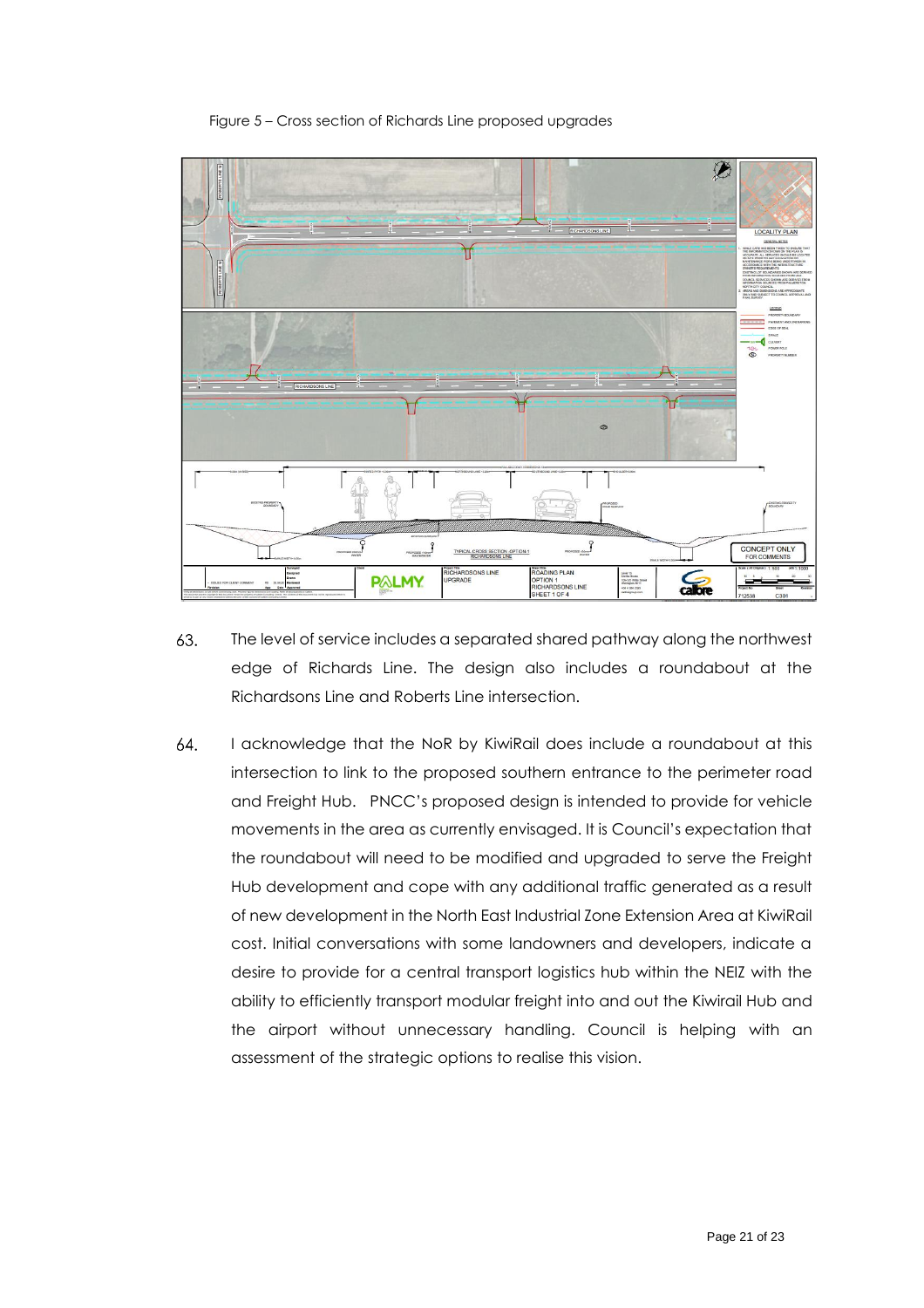### <span id="page-21-0"></span>**9 Review of submissions**

- 65. I have reviewed the submissions and provide comments below.
- 66. One of the submitters (#72 Danelle O'Keeffe & Duane Butts) has raised the issue of the Freight Hub potentially contaminating groundwater, specifically noting that a risk assessment has not been carried out to assess the potential for contamination of the PNCC bore.
- 67. PNCC infrastructure, and Horizons at the appropriate time Regional Council consents are sought, will expect KiwiRail to demonstrate that the aquifer and water supply bore will be appropriately protected from any risk of contamination.

# <span id="page-21-1"></span>**10 Conclusions**

- 68. In summary, PNCC infrastructure expects the following:
	- a. Protection of the ongoing operation and potential future upgrade and expansion of PNCC's groundwater abstraction and reservoir site located at the intersection of Railway Road and Roberts Line;
	- b. That the current operation and future upgrades of existing and planned 3-waters services and in particular connections between Palmerston North and Bunnythorpe are secured and provided for;
	- c. That the planned construction of a shared walking and cycling pathway between Palmerston North and Feilding through Bunnythorpe along the eastern side of the railway line is facilitated and any impacts from the Freight Hub are effectively mitigated;
	- d. Ensuring that the proposed upgrade of Richardson's line, which is programmed to be undertaken later this calendar year, integrates effectively into the final Freight Hub Perimeter Road and effectively facilitates the transport of freight from the North East Industrial Zone into the Freight Hub.
	- e. The integration of the Freight Hub's proposed roading network with PNCC's existing roading network and the future planned Palmerston North Integrated Transport Improvements (PNITI), specifically the provision of a Regional Freight Ring Road and connection between Palmerston North, Bunnythorpe and Feilding, and the North East Industrial Zone (including the Extension Area).